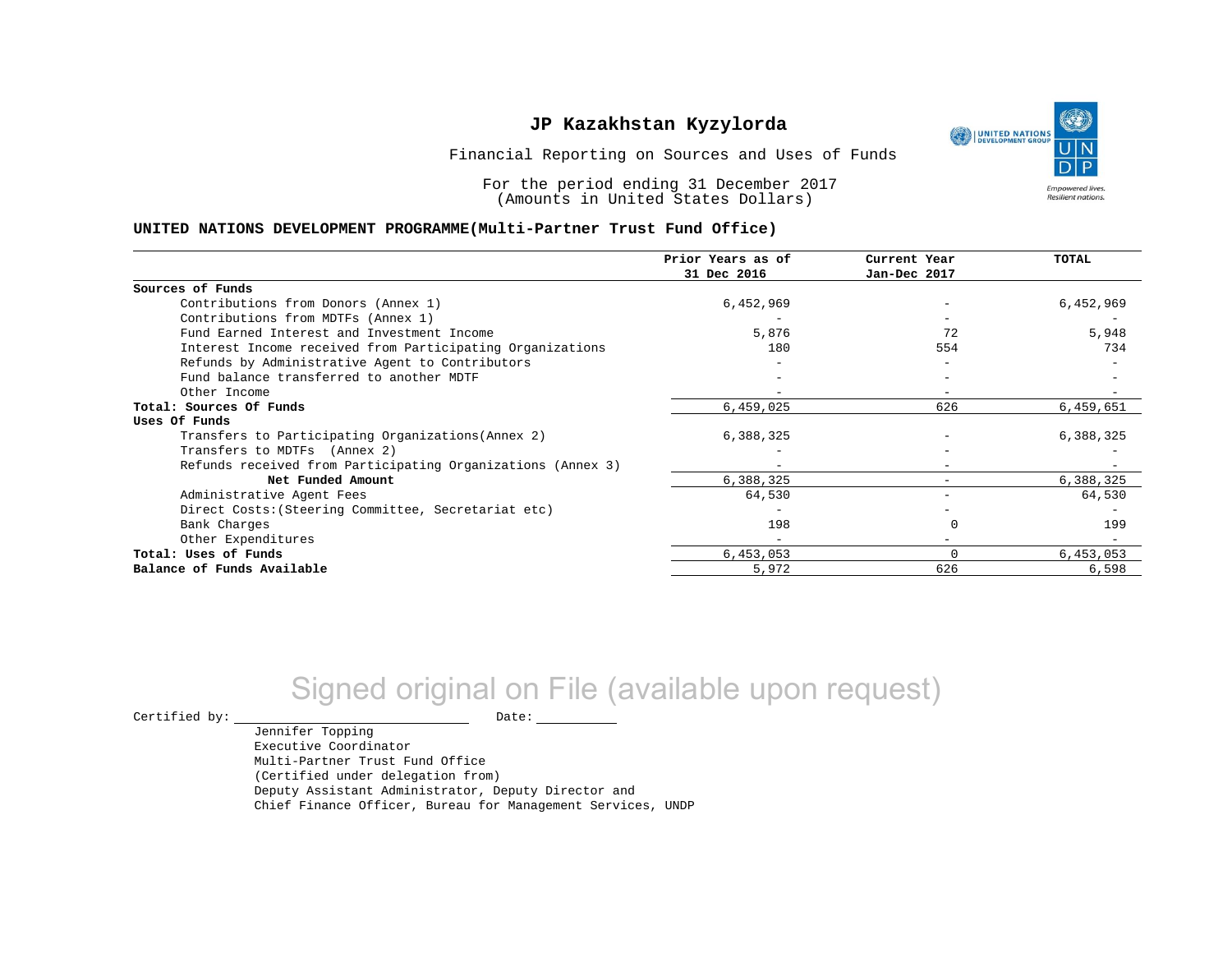

Financial Reporting on Sources and Uses of Funds

For the period ending 31 December 2017 (Amounts in United States Dollars)

#### **UNITED NATIONS DEVELOPMENT PROGRAMME(Multi-Partner Trust Fund Office)**

**Annex - 1: Contributions**

|                          | Prior Years as of | Current Year             | TOTAL     |
|--------------------------|-------------------|--------------------------|-----------|
|                          | 31 Dec 2016       | Jan-Dec 2017             |           |
| From Contributors        |                   |                          |           |
| GOVERNMENT OF KAZAKHSTAN | 6,452,969         | $\overline{\phantom{0}}$ | 6,452,969 |
| Total: Contributions     | 6,452,969         | $-$                      | 6,452,969 |

## Signed original on File (available upon request)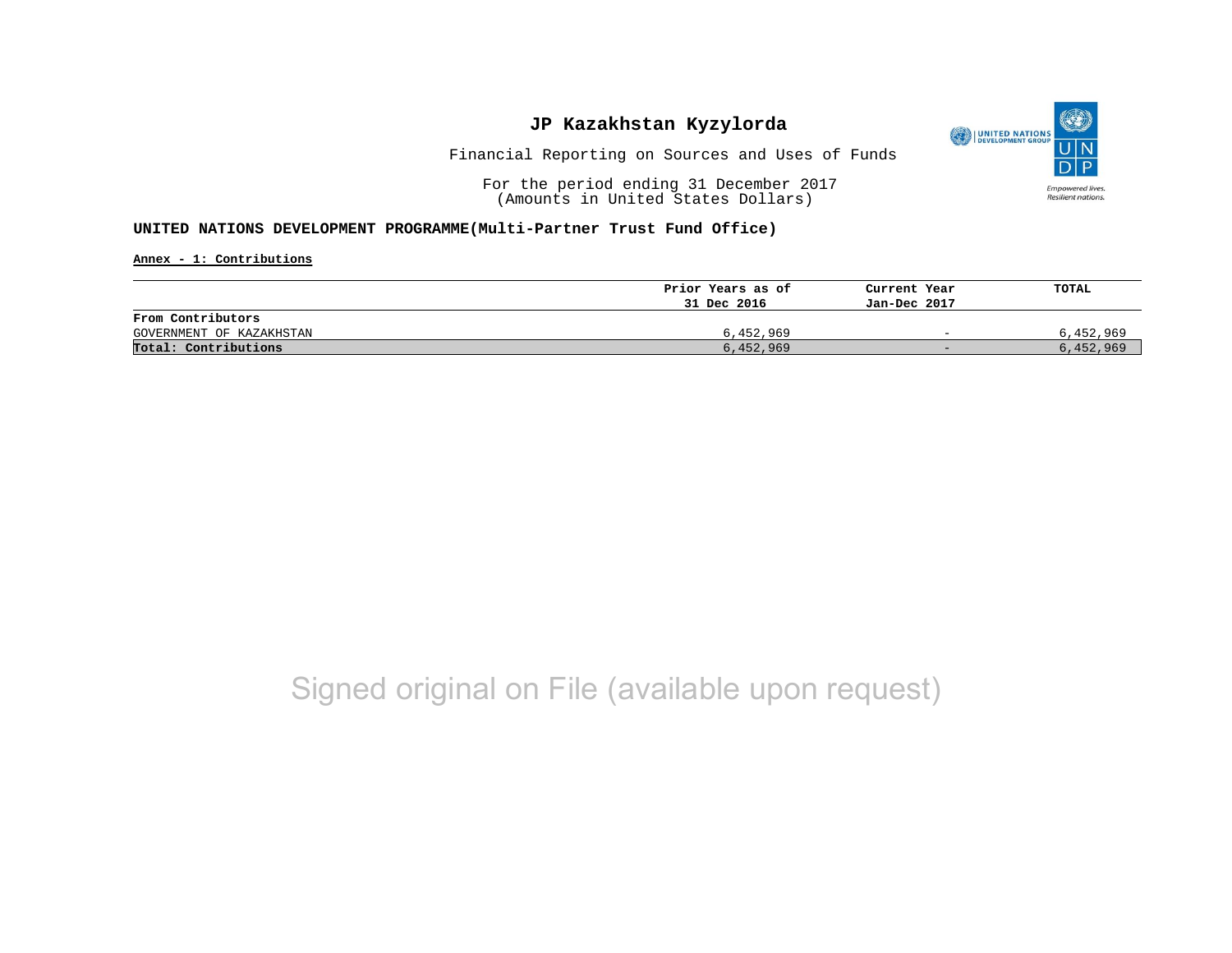

Financial Reporting on Sources and Uses of Funds

For the period ending 31 December 2017 (Amounts in United States Dollars)

#### **UNITED NATIONS DEVELOPMENT PROGRAMME(Multi-Partner Trust Fund Office)**

**Annex - 2: Transfers**

|                                | Prior Years as of | Current Year             | TOTAL     |
|--------------------------------|-------------------|--------------------------|-----------|
|                                | 31 Dec 2016       | Jan-Dec 2017             |           |
| To Participating Organizations |                   |                          |           |
| UNDP                           | 2,969,906         | $\overline{\phantom{0}}$ | 2,969,906 |
| UNESCO                         | 200,960           | $\overline{\phantom{0}}$ | 200,960   |
| UNFPA                          | 161,690           | $\overline{\phantom{a}}$ | 161,690   |
| UNICEF                         | 2,385,890         | $\overline{\phantom{m}}$ | 2,385,890 |
| UNWOMEN                        | 92,390            | $\qquad \qquad -$        | 92,390    |
| WHO                            | 577,490           | $\qquad \qquad -$        | 577,490   |
| Total Transfers                | 6,388,325         | $\overline{\phantom{0}}$ | 6,388,325 |

# Signed original on File (available upon request)